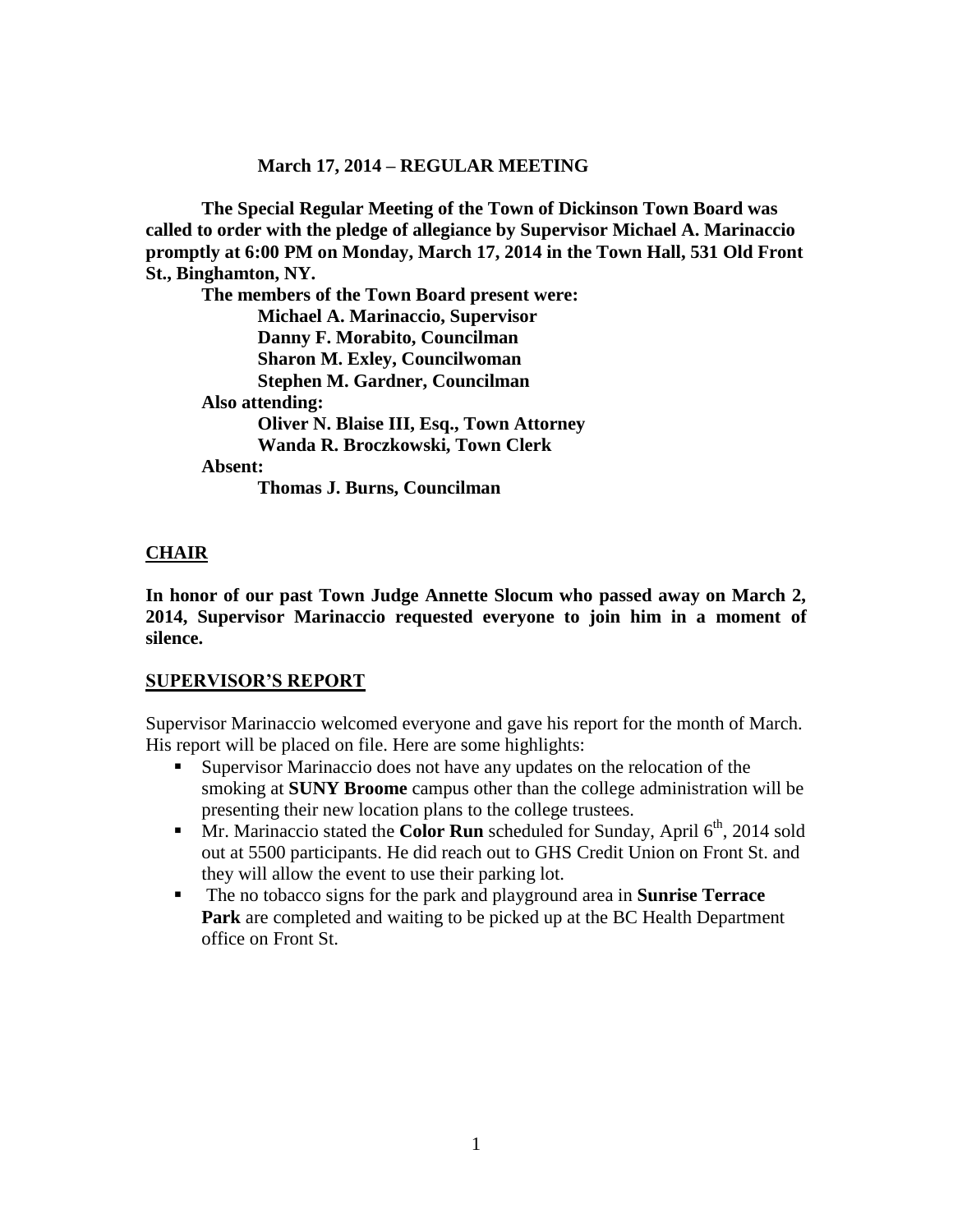- The **BC Association of Towns & Villages** meeting is now scheduled for Thursday, March 27, 6:30 pm at the **Holiday Inn - Arena**. Guest speakers are the owners of the hotel who want to build a casino on brown fields somewhere in the City of Binghamton. They will sponsor an open bar from 5:30 – 6:00 pm.
- Supervisor Marinaccio was re-elected Chairman of the BMTS Policy Committee last week. I am once again honored to serve in that capacity.
- Mr. Marinaccio was elected to the position of Vice-president of the BC Association of Towns at our last meeting. Terry Kellogg was elected as President, Jeff Kraham as Treasurer and Melodie Bowersox as Secretary. Our goal is present interesting speakers and agendas for membership throughout the year.
- Supervisor Marinaccio is still waiting for several news letter articles to be written. He has about 75% of the new letter completed.
- We recently met with a representative from our IT provider regarding the updating, and reconstruction of our web site. We should be seeing some progress in the near future. Wanda and Sue will do their best to post our past board meeting minutes on the web site. He continues to receive many emails through the web site regarding court, water/sewer issues, highway questions, dog control, etc.
- We now have the completed Appraisal for 48-52 Broad St., 47-49 N. Louisa and 150 Highland Ave.
- Mr. Marinaccio plans on attending a meeting held by the Industrial Development Agency on March 25, 7:45 am at Traditions.
- Both Supervisor Marinaccio and Joel, Ron Lake (Danny) will attend the next Flow Management Meeting on March 26, 5:30 pm, at the BU facilities Building.
- Mr. Marinaccio has been asked to participate in the Do you want to run for office event which will be held at SUNY-Broome on Saturday, March 29, 9 a.m.
- **NYSEG** warning letters-None received.
- Code violations There were 6 code violations which included some of the following violations of property maintenance code & sanitation, bathroom fixtures on property, 2 weeks of garbage at curb couch at curb, TV at curb and various debris in yard and front porch.
- Dog Control Officer's report Supervisor Marinaccio is in receipt of the Monthly Dog Control report submitted by Greg Starley. He has separated calls for the town and the village to simplify review. Strays, barking dog complaints, and missing dog were some of the issues reported on.

# **PUBLIC COMMENTS**

Supervisor Marinaccio opened up the meeting for public comments, there were none.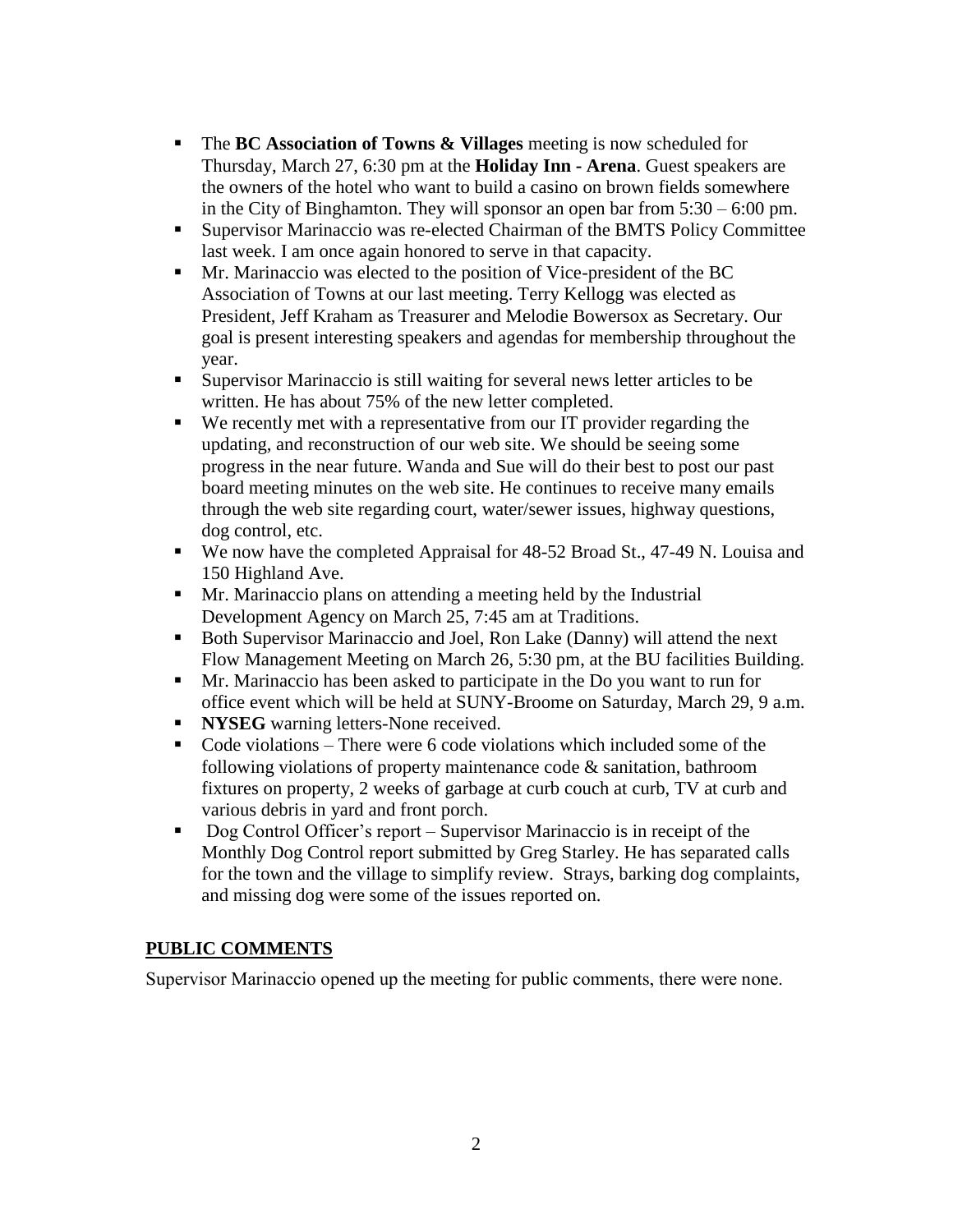## **APPROVAL OF MINUTES**

On a motion by Councilman Gardner seconded by Councilman Morabito to approve the Work Session February 3, and Regular Meeting Minutes of February 10, 2014. All in favor. Vote -4 Ayes, Nays-0.

## **ABSTRACTS for Voucher #3 for 3/17/2014**

Abstract Summary of Audited Vouchers for Funds respectively in the amount of \$399,255.24. On Motion from Councilwoman Exley, seconded by Councilman Gardner to approve. Vote  $A$ yes  $-4$ , Nays  $-0$ .

Supervisor Marinaccio voting Aye Councilman Morabito voting Aye Councilman Burns voting Absent Councilwoman Exley voting Aye Councilman Gardner voting Aye Unanimously passed and noted as duly adopted.

## **ATTORNEY**

### **RESOLUTION 2014-13**

The following Resolution to appoint Thomas R. Cline as Town Court Justice to fill the seat to be vacant by the resignation of Judge Gates, who accepted a position with the State of New York, was offered by Councilman Morabito, who moved its adoption, seconded by Councilwoman Exley, with the following discussion:

Mr. Blaise explained that Mr. Cline would have to run for election in November 2014 for a four year term.

BE IT RESOLVED, by the Town Board of the Town of Dickinson, Broome County, New York as follows: **Appoint Thomas R. Cline as Town Justice to replace Justice Gregory Gates effective April 1, 2014.**

The question of adoption of the foregoing Resolution was duly put to a vote on roll call which resulted as follows: All in favor. Vote  $Aves - 4$ , Nays  $- 1$ . Supervisor Marinaccio voting Aye

> Councilman Morabito voting Aye Councilman Burns voting Absent Councilwoman Exley voting Aye Councilman Gardner voting Aye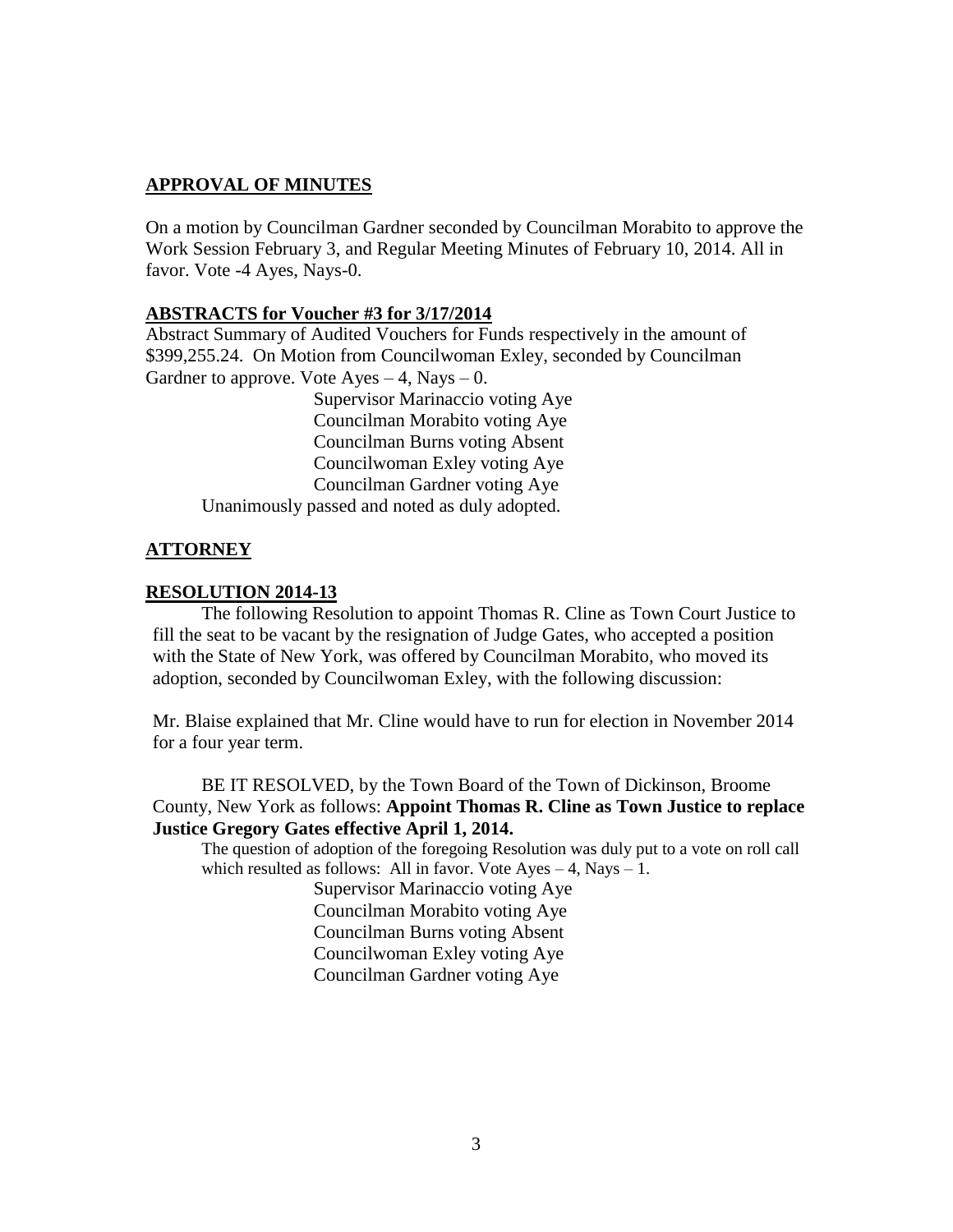The following Resolution was offered by Councilwoman Exley, who moved its adoption, seconded by Councilman Gardner to wit:

> BE IT RESOLVED, by the Town Board of the Town of Dickinson, Broome County, New York as follows: **a resolution declaring a Negative environmental impact pursuant to SEQRA re "best value" purchasing local law.**

The question of adoption of the foregoing Resolution was duly put to a vote on roll call which resulted as follows: All in favor. Vote  $Ayes - 4$ , Nays  $- 0$ .

> Supervisor Marinaccio voting Aye Councilman Morabito voting Aye Councilman Burns voting Absent Councilwoman Exley voting Aye Councilman Gardner voting Aye

All in favor. A copy of the resolution is attached.

#### **RESOLUTION 2014-15**

The following Resolution was offered by Councilman Gardner, who moved its adoption, seconded by Councilman Morabito to wit:

BE IT RESOLVED, by the Town Board of the Town of Dickinson, Broome County, New York as follows: **a resolution authorizing adopting "best value" purchasing local law.**

The question of adoption of the foregoing Resolution was duly put to a vote on roll call which resulted as follows: All in favor. Vote  $Ayes - 4$ , Nays  $- 0$ .

> Supervisor Marinaccio voting Aye Councilman Morabito voting Aye Councilman Burns voting Absent Councilwoman Exley voting Aye Councilman Gardner voting Aye

All in favor. A copy of the local law is attached.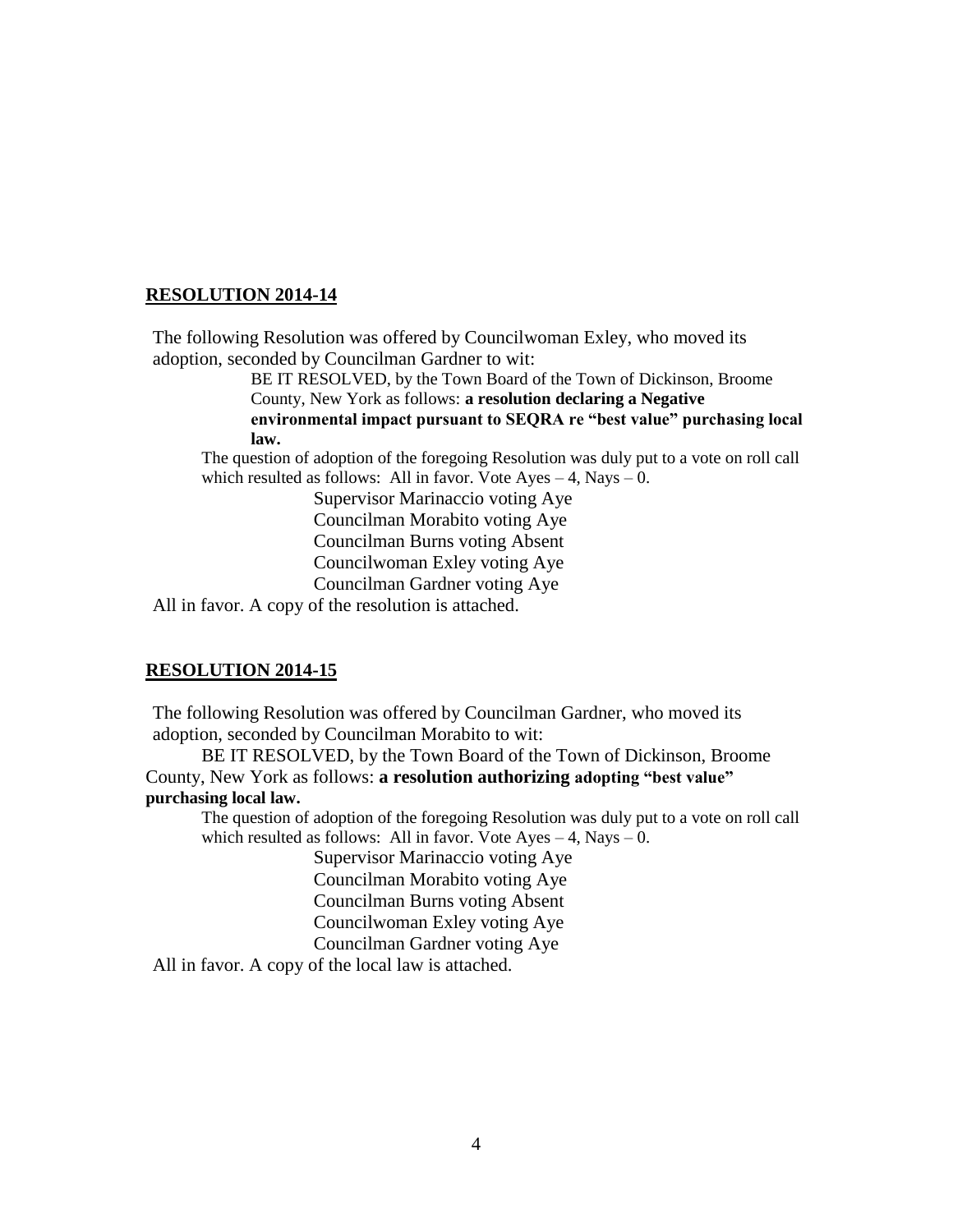The following Resolution was offered by Councilwoman Exley, who moved its adoption, seconded by Councilman Gardner to wit:

BE IT RESOLVED, by the Town Board of the Town of Dickinson, Broome County, New York as follows: **a resolution authorizing approving of letter to BJCSTP requesting representative appointment for outside users.**

The question of adoption of the foregoing Resolution was duly put to a vote on roll call which resulted as follows: All in favor. Vote Ayes  $-4$ , Nays  $-0$ .

> Supervisor Marinaccio voting Aye Councilman Morabito voting Aye Councilman Burns voting Absent Councilwoman Exley voting Aye Councilman Gardner voting Aye

All in favor. A copy of the letter is attached.

#### **RESOLUTION 2014-17**

The following Resolution was offered by Councilman Morabito, who moved its adoption, seconded by Councilman Gardner to wit:

BE IT RESOLVED, by the Town Board of the Town of Dickinson, Broome County, New York as follows: **a resolution declaring a Negative environmental impact pursuant to SEQRA re zoning change from R2 to PUD-Microtel Hotel Project.** The question of adoption of the foregoing Resolution was duly put to a vote on roll call

which resulted as follows: All in favor. Vote Ayes  $-4$ , Nays  $-0$ .

Supervisor Marinaccio voting Aye Councilman Morabito voting Aye Councilman Burns voting Absent Councilwoman Exley voting Aye Councilman Gardner voting Aye

All in favor. A copy of the resolution is attached.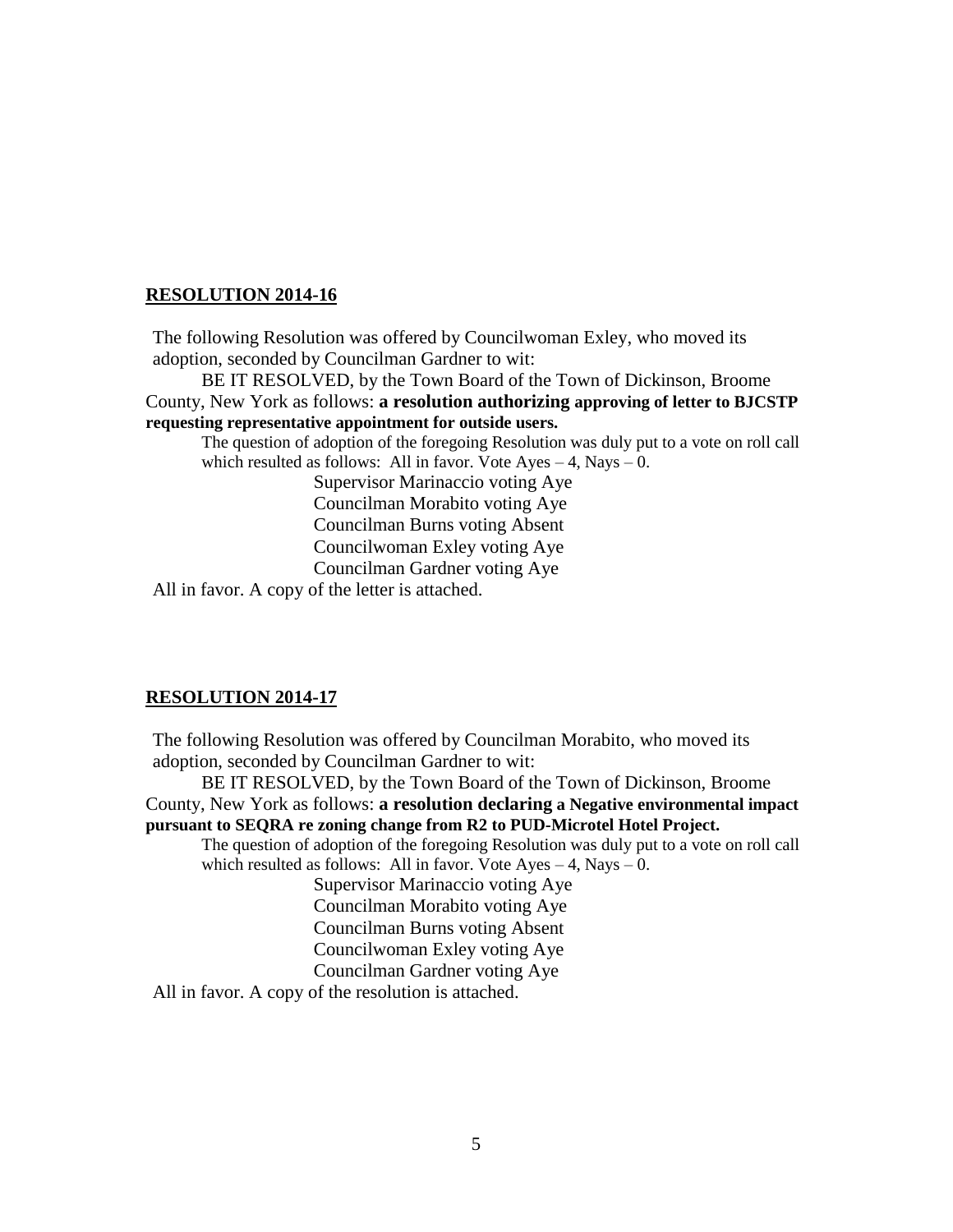The following Resolution was offered by Councilman Gardner, who moved its adoption, seconded by Councilwoman Exley to wit:

BE IT RESOLVED, by the Town Board of the Town of Dickinson, Broome County, New York as follows: **a resolution authorizing local law adopting zoning change from R2 to PUD-Microtel Hotel Project.**

The question of adoption of the foregoing Resolution was duly put to a vote on roll call which resulted as follows: All in favor. Vote  $Ayes - 4$ , Nays  $- 0$ .

Supervisor Marinaccio voting Aye Councilman Morabito voting Aye Councilman Burns voting Absent Councilwoman Exley voting Aye Councilman Gardner voting Aye

All in favor. A copy of the local law is attached.

#### **RESOLUTION 2014-19**

The following Resolution was offered by Councilwoman Exley, who moved its adoption, seconded by Councilman Morabito to wit:

BE IT RESOLVED, by the Town Board of the Town of Dickinson, Broome County, New York as follows: **a resolution authorizing to approve preliminary development plan approved by the planning board after PUD zone vote:**

The question of adoption of the foregoing Resolution was duly put to a vote on roll call which resulted as follows: All in favor. Vote  $Ayes - 4$ , Nays  $- 0$ .

> Supervisor Marinaccio voting Aye Councilman Morabito voting Aye Councilman Burns voting Absent Councilwoman Exley voting Aye Councilman Gardner voting Aye

All in favor.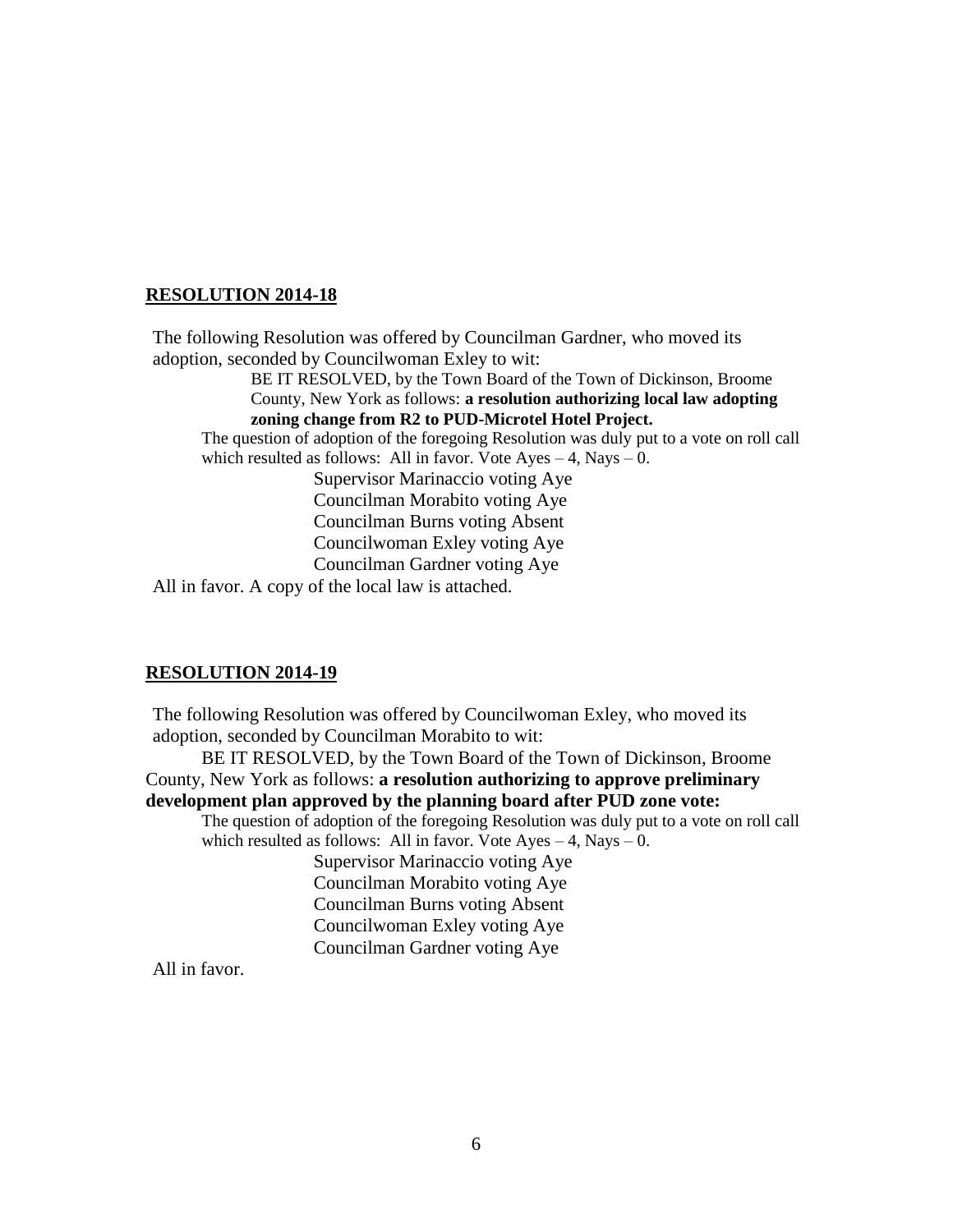The following Resolution was offered by Councilman Morabito, who moved its adoption, seconded by Councilman Gardner to wit:

> BE IT RESOLVED, by the Town Board of the Town of Dickinson, Broome County, New York as follows: **a resolution designating May 17, 2014 as Municipal Clean up day for the Town of Dickinson.** This will include limited number of tires, white goods and shredding. No hazardous waste or electronics will be. Residents must provide residency identification.

The question of adoption of the foregoing Resolution was duly put to a vote on roll call which resulted as follows: All in favor. Vote Ayes  $-4$ , Nays  $-0$ .

> Supervisor Marinaccio voting Aye Councilman Morabito voting Aye Councilman Burns voting Absent Councilwoman Exley voting Aye Councilman Gardner voting Aye

All in favor. A copy of the resolution is attached, and will also be forwarded to Broome County.

## **APPRAISAL REPORT**

Attorney Blaise reported the five (5) N. Broad Street parcels the Town took over were appraised by Bob Congdon at \$1,500 (5 x \$300 per). The market value appraisal was \$90,000 for the Burke property prior to any work being done. Once the road work is completed the market value will be increase by \$43,000 to \$133,000. Ms. Burke will lose a small piece of property with the potential for it to increase considerably. Town Board is OK with it. Mr. Blaise will forward the appraisal to Ms. Burke's attorney for consideration.

## **PROSPECT TERRACE FIRE COMPANY (PTFC) TRUCK**

Attorney Blaise met with Chief Jason Delanoy regarding the status of the Prospect Terrace Fire Company fire truck by. The old truck has been sold which will offset the price of the new truck. Councilman Morabito referred to the PTFC truck to clarify they are to bond on their own, and that the Town Board certifies the bond. A public hearing will be scheduled.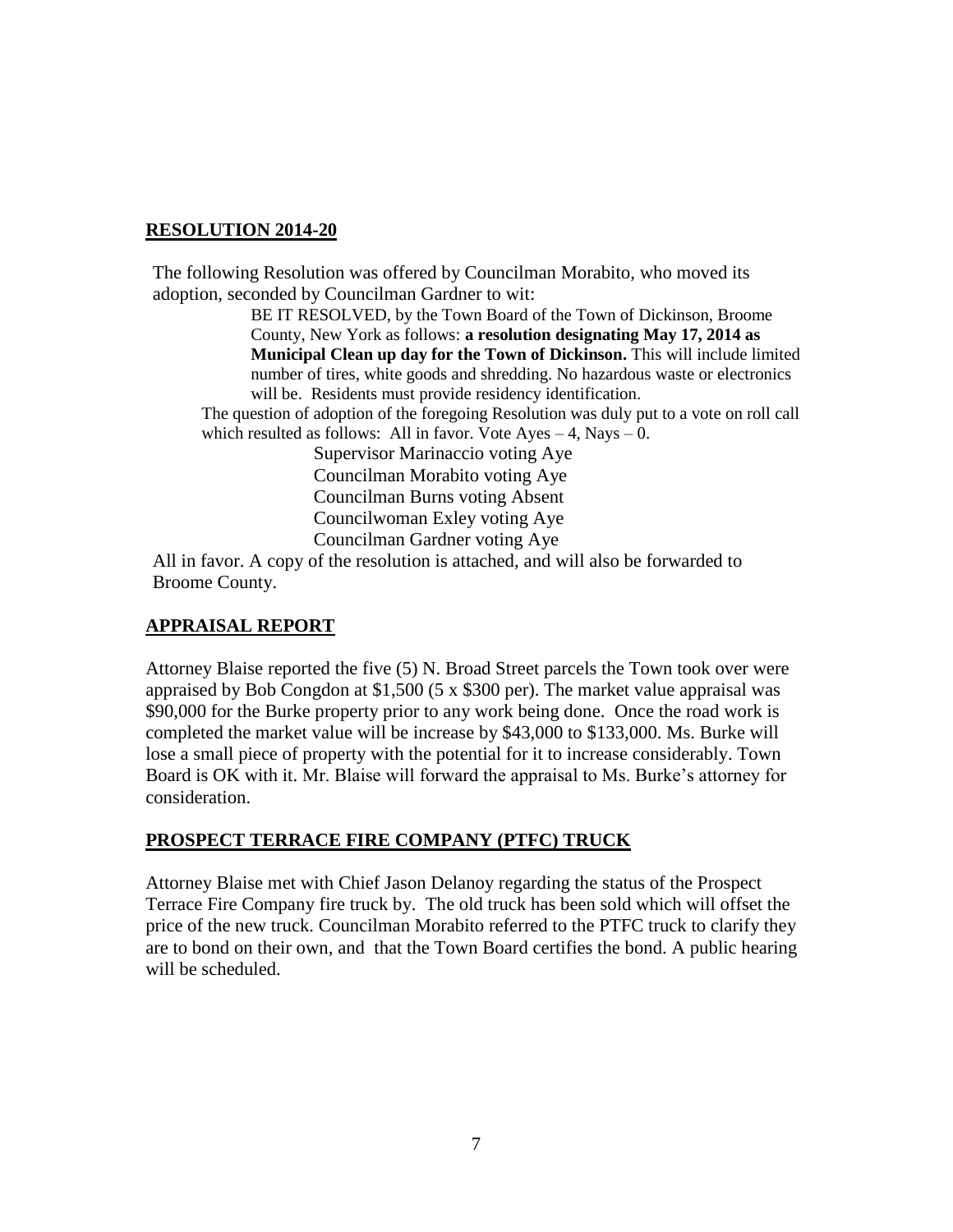# **DISTURBANCE REPORT ON N. BROAD STREET**

Attorney Blaise read over a communication from a resident complaining of one home on N. Broad Street with loud noise at 3:00am. The Town Clerk and Public Works Commissioner Kie instructed the resident to contact 911 when the disturbances are occurring to properly document the noise and issue a citation under the Town's noise local law.

# **CHAIR**

# **PROJECT CONSTRUCTION MEETING**

Supervisor Marinaccio reported he will attend a **DOT** meeting on March 28<sup>th</sup> at 10:00am regarding the I-86 project at the **DOT** building at the K-Mart Plaza. **DOT** will be opening up new bridges with demolishing the old bridges. He also reported that the numerous pot holes create a lot of damage to vehicles and causing accidents.

## **COMMITTEE REPORTS:**

# **PUBLIC WORKS – WATER & HIGHWAY DEPARTMET**

- 1. **Public Works Commissioner** Kie reported that due to a recent New York State law, trash haulers can no longer transport televisions and all small electronics to the Broome County landfill. The law is prohibiting all trash haulers from accepting them anymore to discourage electronics being mixed in with all trash. Councilman Morabito recommended since the haulers can no longer accept these items, this year we should include televisions at the town's May  $17<sup>th</sup>$ Cleanup day. It should be noted there is a business that will accept electronics at the corner of Carroll and Court Streets.
- 2. Mr. Kie reported they have been keeping up with salting of roads and tending to water leaks.